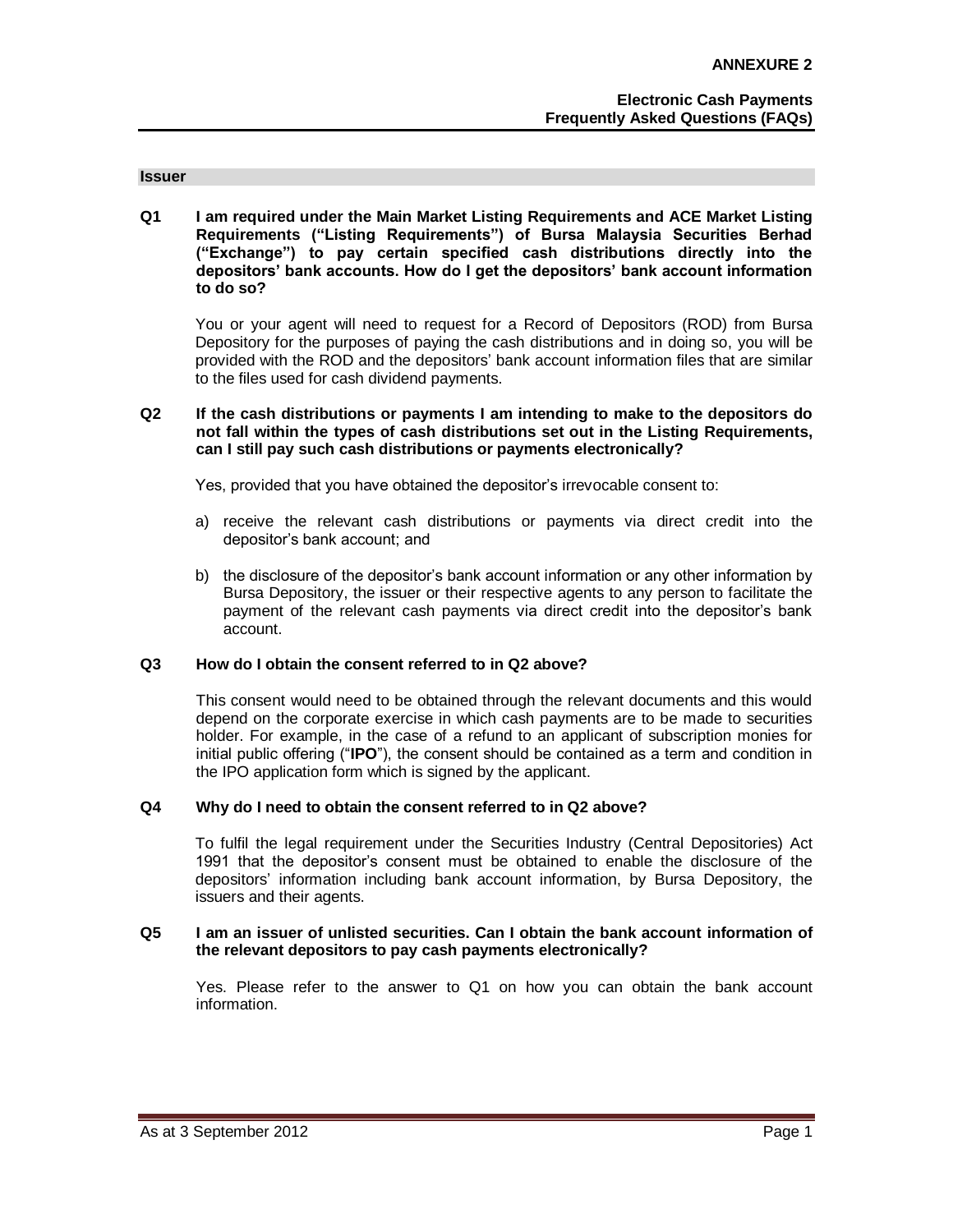#### **Depositor**

## **Q6 How do I provide my bank account information to receive cash payments directly into my bank account?**

You can do so by completing the eDividend form and submitting it together with the required supporting documents to your Authorised Depository Agent (ADA) (referred to in this FAQ as your "stock broker"). Please refer to the eDividend FAQs at http://www.bursamalaysia.com for further details.

## **Q7 If I have already provided my bank account information via the eDividend form for cash dividends and other cash distributions, do I need to do so again to receive the other types of cash payments directly into my bank account?**

No.

#### **Q8 Can I change my bank account information provided for eDividend?**

Yes, you are allowed to change your bank account details by submitting the relevant prescribed form together with the relevant supporting documents substantiating your request to your stock broker. There will be no cost charged to you for changing or updating your bank account details.

#### **Q9 How come I am still receiving cheques from listed issuers even though I have provided my bank account details to Bursa Depository?**

Listed issuers are only required to pay specified types of cash distributions to its securities holders electronically. For other types of cash payments, a listed issuer may voluntarily make such payments electronically.

Examples of cash distributions the listed issuer **must** pay electronically in respect of its securities which are listed and quoted for trading on the Exchange:

- a) payments of interest or profit rates on debt securities or sukuk respectively;
- b) income distributions made by collective investment schemes such as real estate investment trusts and exchange traded funds;
- c) capital repayment;
- d) cash payments in lieu of odd lots arising from a distribution in specie; and
- e) such other distributions/payments which as may be prescribed by the Exchange from time to time.

Examples of cash payments which a listed issuer **is not mandated** to pay electronically:

- a) cash settlements of structured warrants;
- b) cash redemption of irredeemable convertible unsecured loan stocks ("**ICULS**") or bonds upon maturity;
- c) refunds in connection with an initial public offering; and
- d) cash consideration for offer shares in respect of take-over offers.